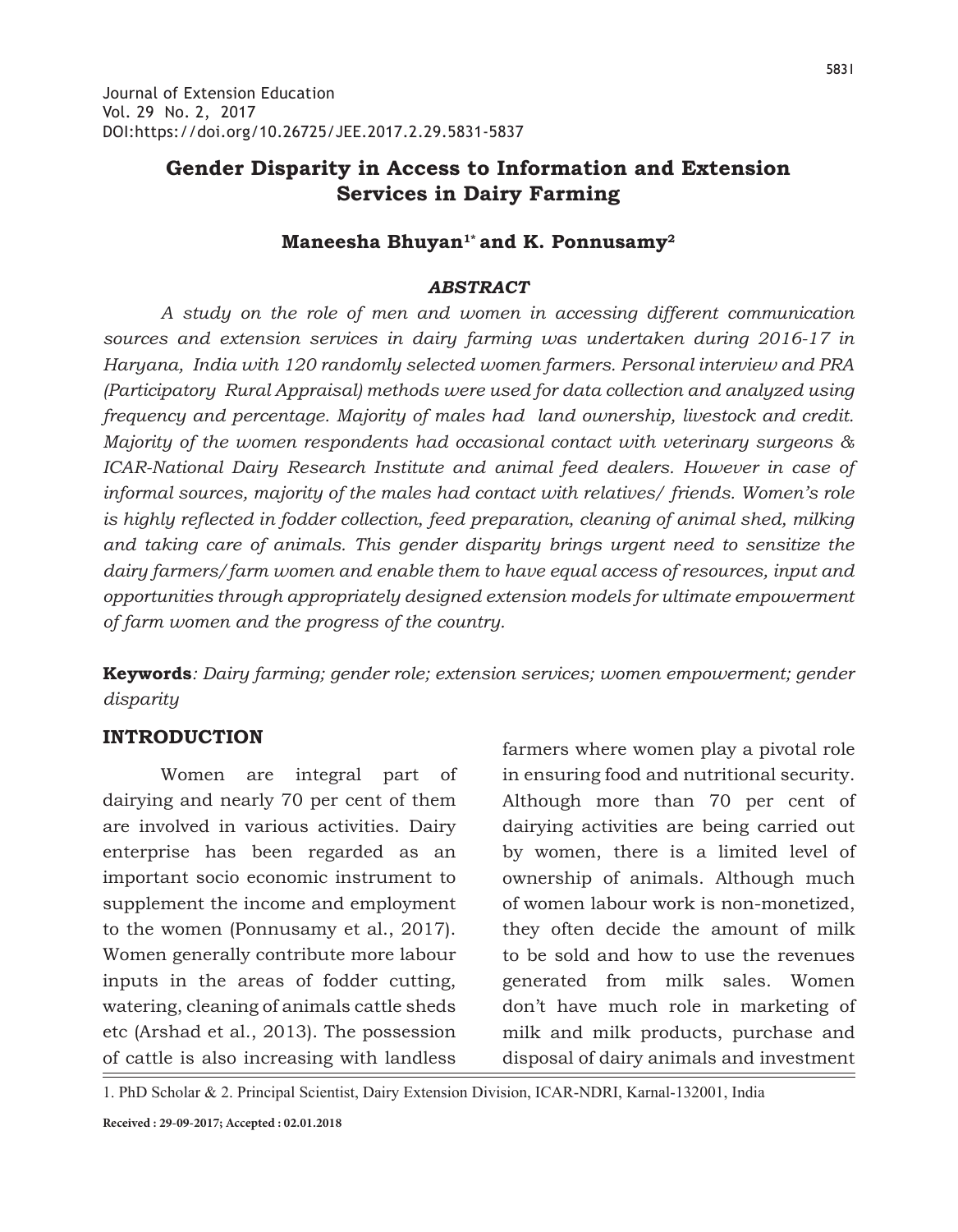in animal shelter, equipments and machineries (Ponnusamy, 2006). The role and contribution of women in dairying other than usual household responsibilities had been interpreted in economical pretext (Upadhyay et al., 2007). Further, few women had access to ownership of livestock and they do not have any access to extension or veterinary services. Evidence from the study on role-responsibilities, access and control over the resources would help in understanding the socio-economic status of gender in general and women in particular in the study area.

### **METHODOLOGY**

The study was carried out in two villages namely Pingli and Jundla of Karnal district in Haryana during 2016- 17. Altogether, 120 farm women were randomly selected, 60 each from Pingli and Jundla villages. Respondents were chosen from landless, marginal, small and large categories based on simple random sampling. Data were collected by well structured and pretested interview schedule apart from Participatory Rural Appraisal (PRA) methods. Data were analyzed for descriptive statistics (i.e. Percentages, frequencies) using Statistical Package for Social Sciences (SPSS) Version 16.

### **FINDINGS AND DISCUSSION**

The role of gender in dairy farming indicated that both men and women were involved in various dairy activities. However female participation was found maximum in dairy activities such as collection of fodder (75.8%), cleaning of cattle shed (92.5%), feed preparation (83.3%), milking and processing of milk (92.5%) and taking care of animal during pregnancy (90%) in both the villages. Farm women did not participate in marketing of animals (cows/ buffaloes/ calves). Few women respondents (19.2%) were engaged in marketing of milk.

The access to resources by male, female or by both is shown in Table 1. The results revealed that in Pingli access and ownership of resources such as land property, livestock, credit, implement, machinery and investment belonged to male members of respondent's family, which accounts for 88.30, 71.70, 90.00, 78.30, 90.00 and 81.70 per cent, respectively and in Jundla 88.30, 70.00, 85.00, 83.30, 86.70 and 83.30 per cent, respectively. During investigation it was found that majority of families in Jundla and a few families in Pingli belonged to landless group. Hence, the landless respondents did not have much access to land property. It was also observed that among remaining respondent's families in both the villages who owned land, few respondents had the legal title of land in their name. Few per cent of women had legal title of land due to death of husband or divorce. Government of Haryana is also encouraging the farm families to register property in female in order to avail concessional stamp duty. It was found that, the income obtained from sale of milk was utilized by 53.3 per cent male in Pingli and 60 per cent male in Jundla.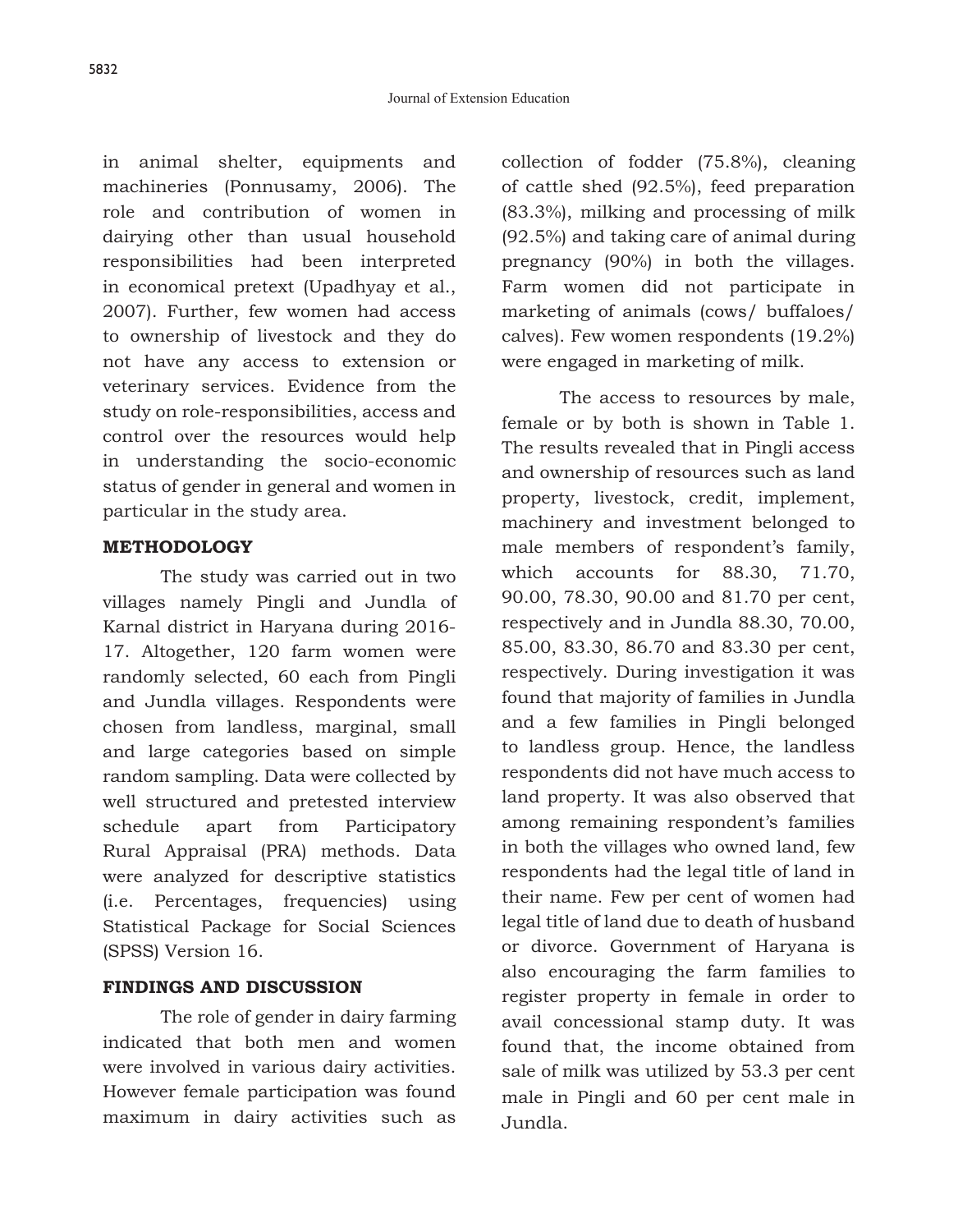| <b>S1.</b><br>No. | <b>Resources</b> | Category    | Pingli<br>$(n = 60)$ | Jundla<br>$(n = 60)$ | <b>Total</b><br>$(n=120)$ |
|-------------------|------------------|-------------|----------------------|----------------------|---------------------------|
| 1.                | Land property    | Men         | 53(88.3)             | 53(88.3)             | 106(88.3)                 |
|                   |                  | Women       | 5(8.3)               | 4(6.7)               | 9(7.5)                    |
|                   |                  | <b>Both</b> | 2(3.3)               | 3(5)                 | 5(4.2)                    |
| 2.                | Livestock        | Men         | 43(71.7)             | 42(70.0)             | 85(70.8)                  |
|                   |                  | Women       | 6(10.0)              | 4(6.7)               | 10(8.3)                   |
|                   |                  | <b>Both</b> | 11(18.3)             | 14(23.3)             | 25(20.8)                  |
| 3.                | Credit           | Men         | 54(90.0)             | 51(85.0)             | 105(87.5)                 |
|                   |                  | Women       | 3(5.0)               | 5(8.3)               | 8(6.7)                    |
|                   |                  | <b>Both</b> | 3(5.0)               | 4(6.7)               | 7(5.8)                    |
| 4.                | Implement        | Men         | 47(78.3)             | 50(83.3)             | 97(80.8)                  |
|                   |                  | Women       | 7(11.7)              | 4(6.7)               | 11(9.2)                   |
|                   |                  | <b>Both</b> | 6(10.0)              | 6(10.0)              | 12(10.0)                  |
| 5.                | Machinery        | Men         | 54(90.0)             | 52(86.7)             | 106(88.3)                 |
|                   |                  | Women       | 3(5.0)               | 2(3.3)               | 5(4.2)                    |
|                   |                  | <b>Both</b> | 3(5.0)               | 6(10.0)              | 9(7.5)                    |
| 6.                | Investment       | Men         | 49(81.7)             | 50(83.3)             | 99(82.5)                  |
|                   |                  | Women       | 7(11.7)              | 8(13.3)              | 15(12.5)                  |
|                   |                  | <b>Both</b> | 4(6.7)               | 2(3.3)               | 6(5.0)                    |
| 7.                | from<br>Income   | Men         | 32(53.3)             | 36 (60.0)            | 68 (56.7)                 |
|                   | sale of milk     | Women       | 17(28.3)             | 14(23.3)             | 31 (25.8)                 |
|                   |                  | <b>Both</b> | 11 (18.3)            | 10(16.7)             | 21 (17.5)                 |

**Table 1. Access of Men and Women to Resources in Dairy Farming**

(Figures in parentheses depict the percentage to total)

About one- sixth (18.3% in Pingli and 16.7% in Jundla) were jointly utilizing the income derived from sale of milk. Hence, it is concluded that as per access to resources are concerned, in both the villages, men were having dominant share over women.

Data in Table 2 reveal that, in

Pingli, men were accessing variety of information sources. About 81.7 per cent of respondents revealed that men were taking advice or information about dairy or about any government scheme from their friends/ relatives. Only 18.3 per cent women respondents utilized friends and relatives. Brokers and commission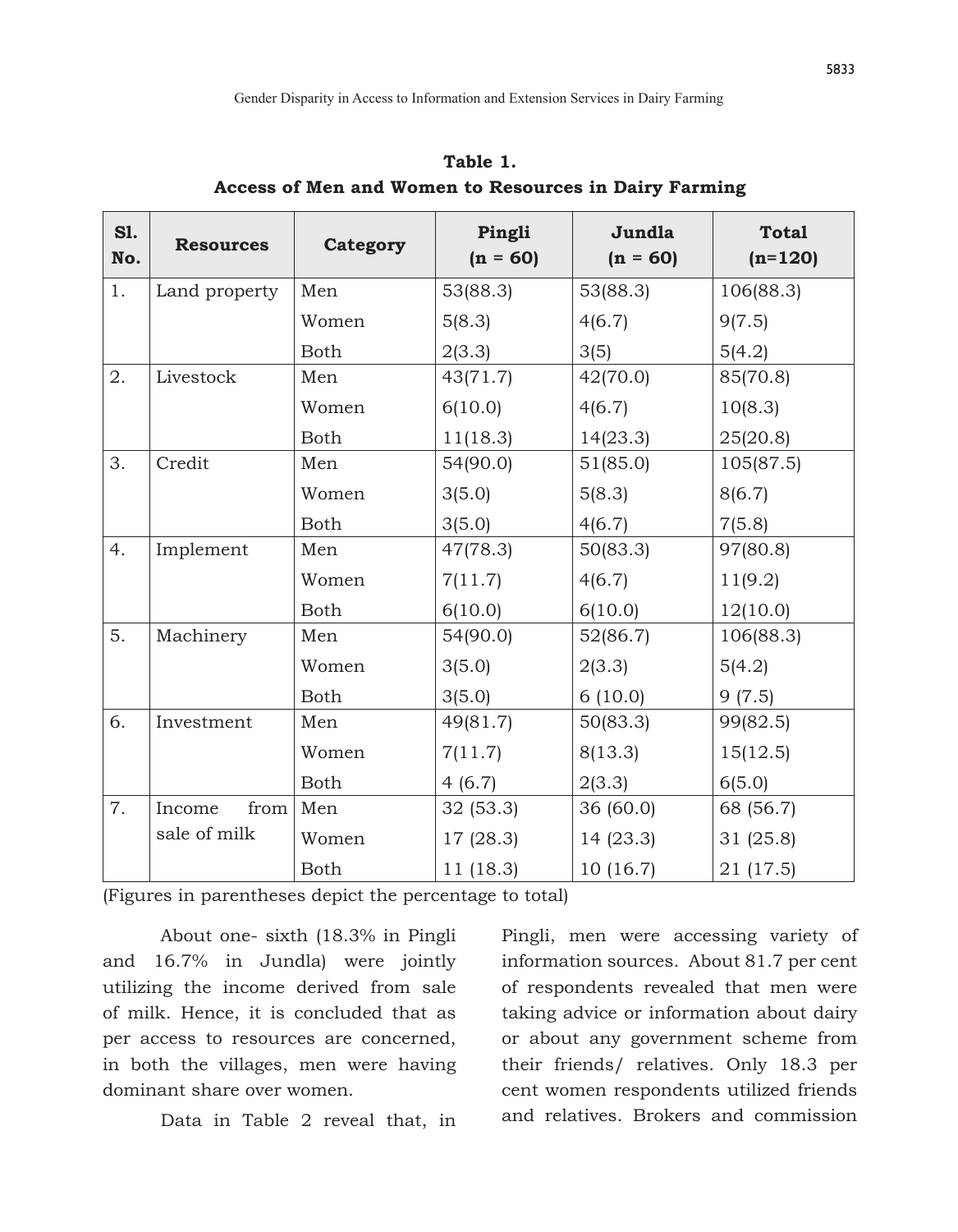agents were utilized by 91.7 per cent of men and only 8.3 per cent women utilized them. Eighty five per cent men utilized local newspaper as compared to 15 per cent of women. Television was used by

86.7 per cent of men against 13.3 per cent by female for getting information on agriculture and related information. Community leaders were utilized by 93.3 per cent men.

| <b>S1.</b><br>No. | <b>Particulars</b> | Category | Pingli   | Jundla   | <b>Total</b> |
|-------------------|--------------------|----------|----------|----------|--------------|
| 1.                | Relatives,         | Men      | 49(81.7) | 45(75.0) | 94(78.3)     |
|                   | friends,           | Women    | 11(18.3) | 15(25.0) | 26(21.7)     |
|                   | neighbours         |          |          |          |              |
|                   | Brokers and        | Men      | 55(91.7) | 53(88.3) | 108(90.0)    |
| 2.                | commission         | Women    |          | 7(11.7)  | 12(10.0)     |
|                   | agents             |          | 5(8.3)   |          |              |
|                   | Local              | Men      | 51(85.0) | 56(93.3) | 107(89.2)    |
| 3.                | newspaper          | Women    | 9(15.0)  | 4(6.7)   | 13(10.8)     |
| 4.                | Television         | Men      | 52(86.7) | 50(83.3) | 102(85.0)    |
|                   |                    | Women    | 8(13.3)  | 10(16.7) | 18(15.0)     |
| 5.                | Community          | Men      | 56(93.3) | 52(86.7) | 108(90.0)    |
|                   | leaders            | Women    | 4(6.7)   | 8(13.3)  | 12(10.0)     |
| 6.                |                    | Men      | O(.0)    | 53(88.3) | 53(44.2)     |
|                   | <b>NGO</b>         | Women    | O(.0)    | 7(11.7)  | 7(5.8)       |

|  |                                                                            | Table 2 |  |  |
|--|----------------------------------------------------------------------------|---------|--|--|
|  | Access to Extension Services from Informal Sources regarding Dairy Farming |         |  |  |

(Figures in parentheses depecit the percentage to total)

While 75 per cent men were depending on friends and relatives to know about dairy related information or about any government scheme, 88.3 per cent of them utilized brokers and commission agents as their source of information. Local newspapers were utilized by 93.3 per cent of men and 6.7 per cent women utilized the same while television was used by 83.3 percent of male. Regarding community leaders, 86.7 per cent of male

utilized them. During investigation it was found that NGOs such as "*Jan Kalyan Samiti*" help the women in organising SHG, arranging bank loans and other capacity building activities.

Respondents were requested to reveal the various extension agents who were visiting their village and their frequency of visit. The responses were recorded and the results are presented in Table 3.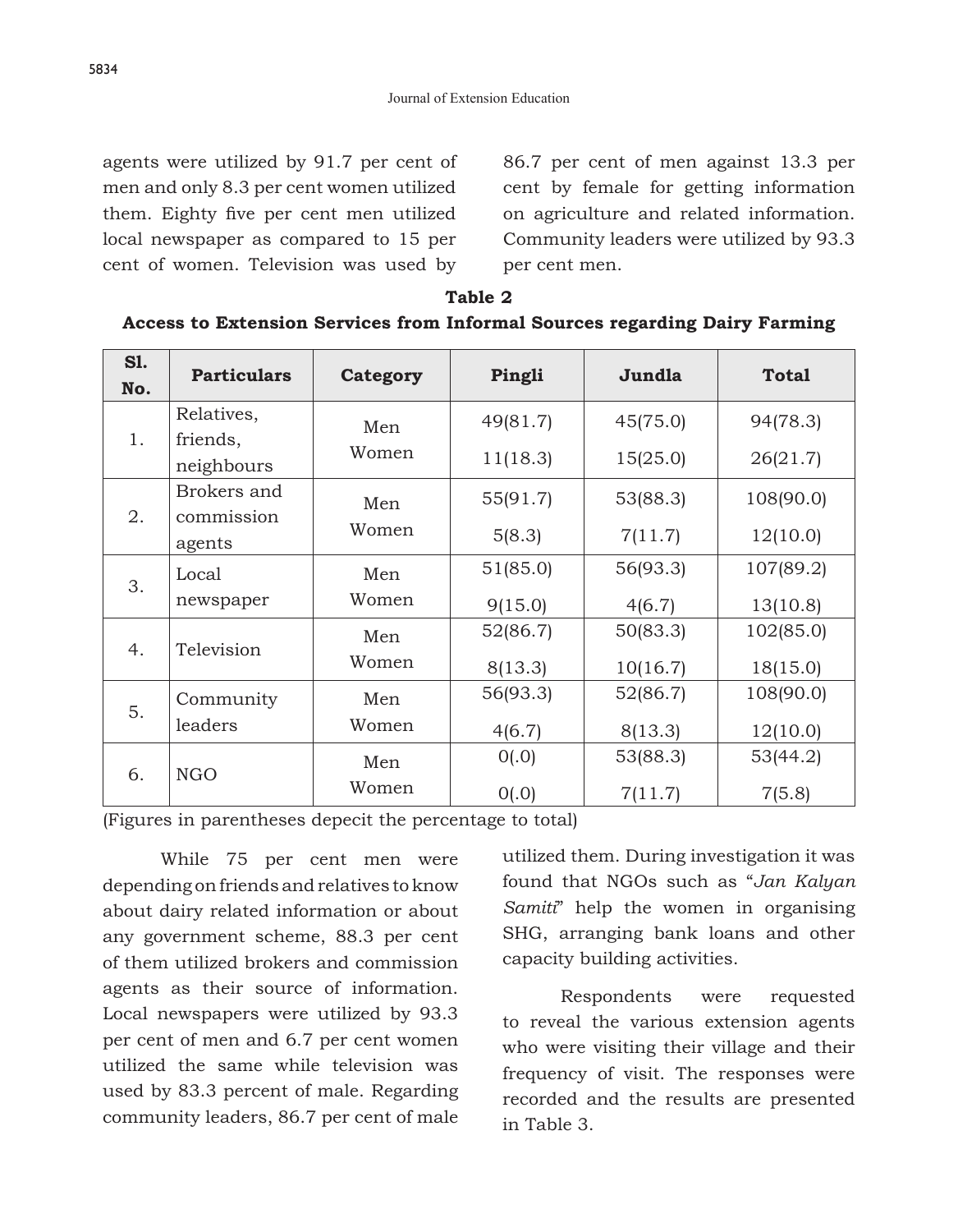| <b>S1.</b><br>No. | <b>Extension</b><br>agent            | <b>Frequency of</b><br>contact | Pingli $(n=60)$                                                                                                     | Jundla<br>$(n=60)$                                                  | <b>Pooled</b><br>$(n=120)$ |  |
|-------------------|--------------------------------------|--------------------------------|---------------------------------------------------------------------------------------------------------------------|---------------------------------------------------------------------|----------------------------|--|
| 1.                | Village level<br>extension<br>worker | Never                          | 60 (100)                                                                                                            | 60 (100)                                                            | 120 (100)                  |  |
| 2.                | Agricultural<br>extension<br>officer | Never                          | 60 (100)                                                                                                            | 60 (100)                                                            | 120 (100)                  |  |
|                   | University /                         | Regular                        | 8(13.3)                                                                                                             | 0(0.0)<br>0(0.0)<br>60 (100)<br>22 (36.7)<br>38 (63.3)              | 8(6.7)                     |  |
| 3.                | Institute<br>personnel               | Occasional                     | 47 (78.4)<br>5(8.3)<br>13 (21.7)<br>47 (78.3)<br>60 (100)<br>0(0.0)<br>0(0.0)<br>60 (100)<br>27 (45.0)<br>33 (55.0) |                                                                     | 47 (39.2)                  |  |
|                   |                                      | Never                          |                                                                                                                     |                                                                     | 65(54.1)                   |  |
|                   | Veterinary<br>assistant              | Regular                        |                                                                                                                     |                                                                     | 35 (29.8)                  |  |
| 4.                | surgeon                              | Occasional                     |                                                                                                                     | 60 (100)<br>7(11.7)<br>14 (23.3)<br>39 (65.0)<br>0(0.0)<br>60 (100) | 85 (78.2)                  |  |
|                   | Para<br>veterinarian                 | Occasional                     |                                                                                                                     |                                                                     | 120 (100)                  |  |
| 5.                |                                      | Regular                        |                                                                                                                     |                                                                     | 7(5.8)<br>14 (11.7)        |  |
|                   | NGO personnel                        | Occasional                     |                                                                                                                     |                                                                     |                            |  |
|                   |                                      | Never                          |                                                                                                                     |                                                                     | 99 (82.5)                  |  |
| 6.                | Veterinary<br>feed dealer            | Occasional                     |                                                                                                                     |                                                                     | 27 (22.5)                  |  |
|                   |                                      | Never                          |                                                                                                                     |                                                                     | 93 (77.5)                  |  |

**Table 3. Access to Extension Services from Formal sources regarding Dairy Farming**

(Figures in parentheses depict the percentage to total)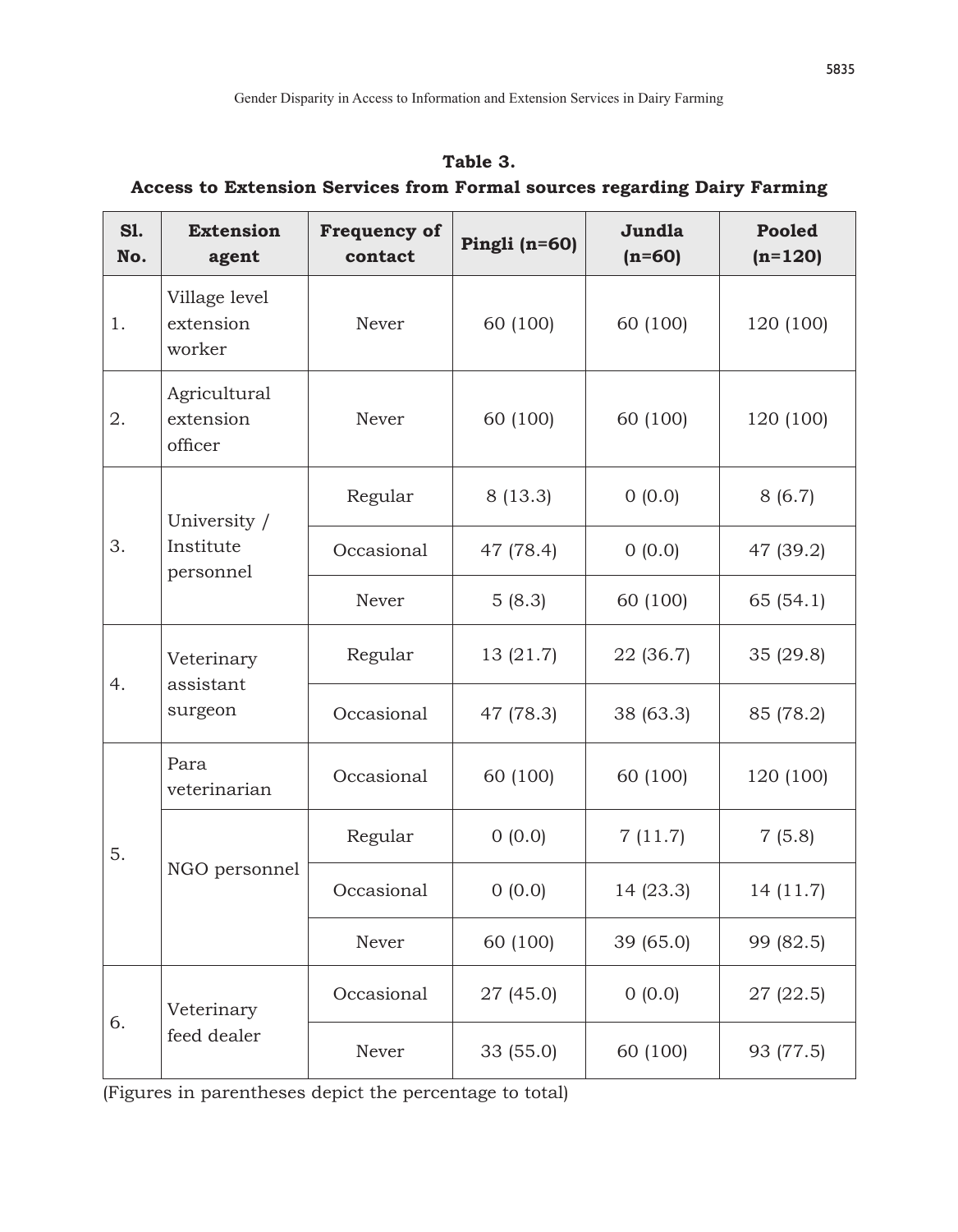100 per cent of the respondents in both the villages did not have any contact with village level extension workers and agricultural extension officers. Majority of respondents in Pingli i.e. 78.4 per cent had occasional contact with university/ institute personnel followed by regular contact i.e. 13.3 per cent whereas, in Jundla none of the respondents had any contact with this extension agencies. Majority of respondents in Pingli (78.3%) as well as in Jundla (63.3%) had occasional contact with the veterinary surgeon followed by regular contact i.e. 21.7 per cent and 36.7 per cent respondents respectively. Hundred per cent of respondents had occasional contact with para veterinarians. In Jundla, 23.3 per cent of respondents had occasional contact with NGO personnel whereas, 11.7 per cent of respondents had regular contact with them. But there is no presence of NGO in Pingli. It was also found that 45 per cent of respondents in Pingli had occasional contact with animal feed dealers.

### **CONCLUSION**

The gender issues *vis a vis* their communication sources in dairy farming as found across the country are also prevalent in the villages typically reflecting the patriarchal nature of society which could be gradually addressed as per the strategic gender needs (SGN) and practical gender needs (PGN). This includes access to education, community participation, decision making in the family and control over income of the family. Special efforts are required to address the genuine concerns of female headed farm families which comprise around 10 per cent of respondents in the project villages. Access to training and critical farm inputs is the major requirements of these families. In view of very low utilization of formal information sources such as extension functionaries of agricultural and animal husbandry departments, ATMA and NABARD should extend group approaches such as commodity groups and farmer clubs in order to push the technology transfer for sustainable farming. While men dominated information seeking behaviour from variety of sources, women restrict themselves to seek information from family members, which needs to be looked into.

## **REFERENCES**

- Arshad, S., Muhammad, S & Ashraf, I. (2013). Women's participation in livestock farming activities. *The Journal of Animal & Plant Sciences*, *23* (1), 304-308.
- Jayakumar, N & Surudhi, M. (2015). Gender equality in Agricultural Extension. *Journal of Extension Education, 27*(1), 5381 – 5391.
- Ponnusamy, K. (2006). *Multidimensional analysis of integrated farming system in the coastal o system of Tamil Nadu*. Unpublished Ph.D. Thesis. Karnal, ICAR-NDRI